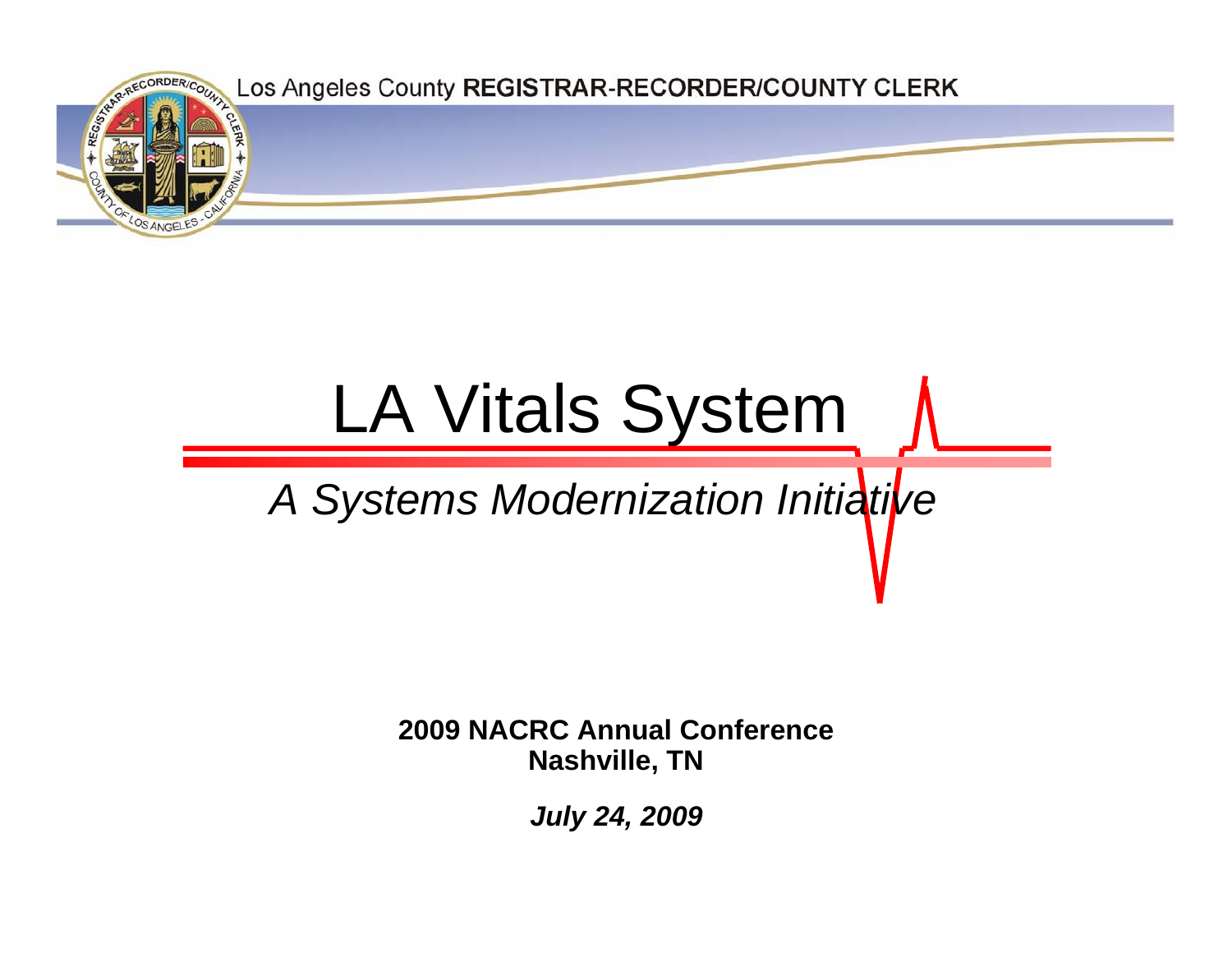

- Los Angeles County serves more than 9 million residents
- The Department receives an estimated 265,000 Birth, Death, and Marriage records to record and file, yearly
- Approximately 700,000 certified copies of records are issued yearly by the Department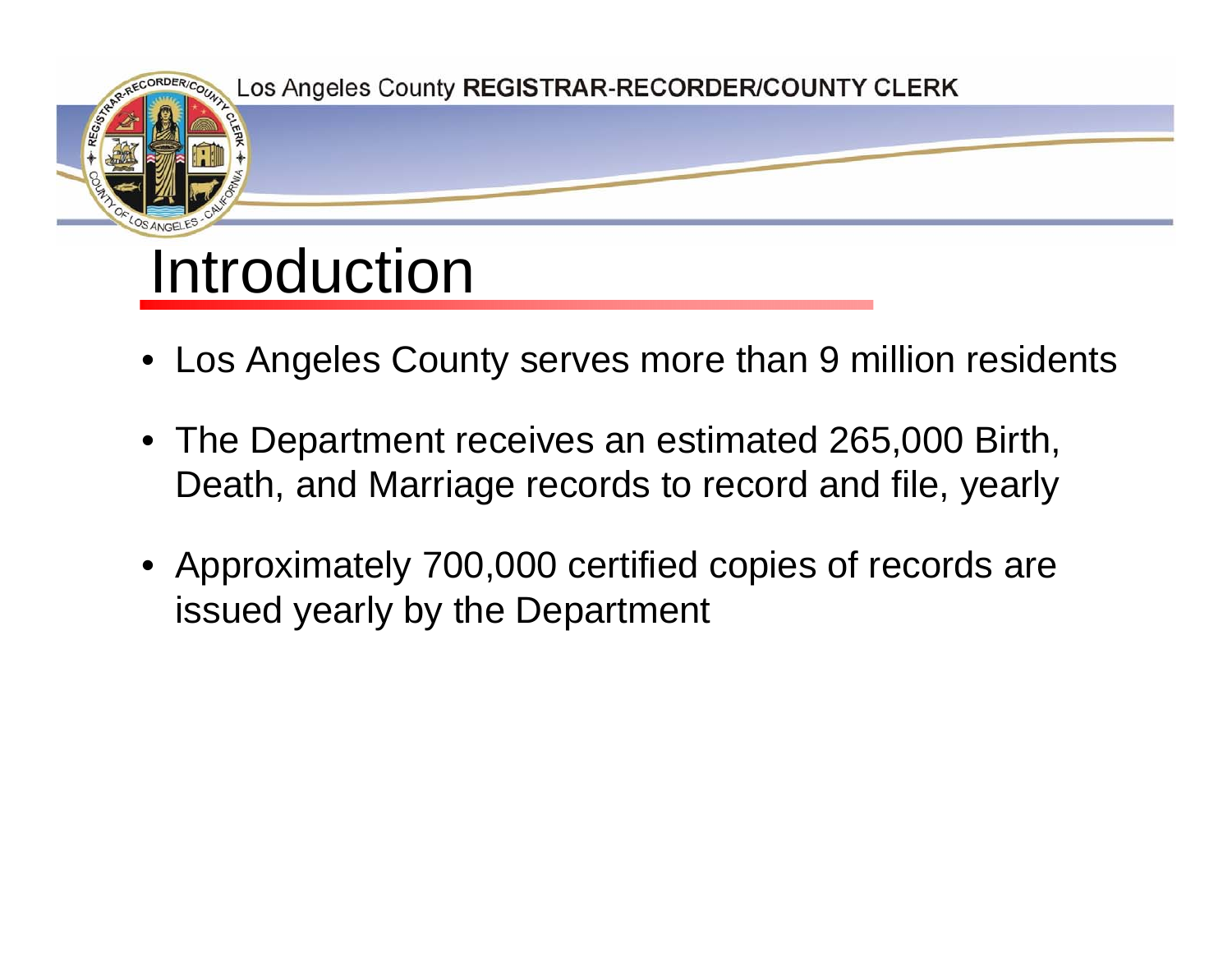os Angeles County REGISTRAR-RECORDER/COUNTY CLERK

# Previous System

- Manual/Paper-based customer requests
- Stand alone cash registers
- 2,000 Paper Applications **Daily**
- Outdated mainframe technology

### **Mainframe Screens**

| <b>ACTINE U</b><br>COUNTY OF LOS ANGELES RELEVANG AREOREEA/COUNTY ELERO<br>421-4-3<br>VETAL RECORDS SYSTEM + REATH RECORD ENQUINY<br>神日希<br>MODEL ENGINE EXECUTIVE RELEVANS WAS<br><b>ALC: THE</b><br>$-1.5$<br><b>CONTINUES MELL SEEN &amp; BANKS</b><br>0190-017009<br>CENTRALIE OF LIVE MATH.<br><b>WT. ME. S. CO.</b><br>THE R FRESHMA DEMANDED BY AND A<br>www<br><b>CONTRACTOR</b><br>-<br>JA188<br>ALCOHOL:<br>TRABLE<br>DIGLE'S MARCH 1 SALME 1 ALCOHOL<br>$-111$<br>A WORTH BANK SIGHT THE<br>w<br>per er et MABEUTA<br>12 list<br><b>FORALS</b><br><b>There</b><br><b>MELLER</b> SERVICE - PORTS<br>to their of sales that is seen<br>NET LANG<br>ेळ<br>La Milaza comunity souther.<br><b>SEP</b><br>theon R. INPORTAL INT<br>$\frac{1}{2} \frac{1}{2} \frac{1}{2} \frac{1}{2} \frac{1}{2} \frac{1}{2} \frac{1}{2} \frac{1}{2} \frac{1}{2} \frac{1}{2} \frac{1}{2} \frac{1}{2} \frac{1}{2} \frac{1}{2} \frac{1}{2} \frac{1}{2} \frac{1}{2} \frac{1}{2} \frac{1}{2} \frac{1}{2} \frac{1}{2} \frac{1}{2} \frac{1}{2} \frac{1}{2} \frac{1}{2} \frac{1}{2} \frac{1}{2} \frac{1}{2} \frac{1}{2} \frac{1}{2} \frac{1}{2} \frac{$<br><b>City of the </b><br>SEC OF CALLS: (1994) DATE OF \$3570 Service 1, 1976<br><b>COMPANY</b><br>La Wilhalm<br>LIN APONLISE<br>Starting it won't consider the last<br>TO BE SILENE<br><b>STREET AT 2 control</b><br><b>SHE</b><br><b>SANDE</b><br>19874<br>03048424<br><b>NAME OF OCCUPANT</b><br>"M Historic Tissue<br>dectated.<br>Laive<br>THE REPORT FOR DRIVING<br><b>NUMBER</b><br>a.<br>FATIES'S MAIL 1 P.A.<br><b>VISITE</b><br><b>R.I. R. Let Linux</b><br>123-46-8789<br>Charles Hotel<br>to motives or larger<br><b>CA RABIA</b><br><b><i>ISANG</i></b><br>DALEMBRIA<br>CONTROL TOWN<br>The restor costs<br><b>M-18-96</b><br><b>Defense Suite Cont</b><br><b>MOTHABL</b><br>16/66<br><b>LATERIES</b><br>ALIMBED<br><b>CALLY-DRUGA</b><br><b>KIND IS MAD</b><br>LBELL.<br>The Manage by List VI control<br>The State And College<br>1.Mar<br>71<br>49/19<br>LABORER<br>JB.<br>$-1.564470$<br><b><i>CONTRACTOR</i></b><br><b>SAFEK MOVE</b><br>TO SEE TO A STOLE A AV 25 YEAR<br><b>North Controller</b><br><b>SECRETS</b><br>j<br>1241214<br>5/A/26<br><b>China Colonia</b><br><b>STATISTICS</b><br>$25 - 10$<br>THE RESOLUTION OF AN ARTISTS CONTINUES.<br><b>DATE ART FELLION</b><br>L.Cassines<br>5/3/26<br>53/052<br>an an an institution of the products?<br>EST LA MISALA MUTIL LA MINALA CHILD', DIENNA<br><b>CONSULTANT</b><br>$\frac{1}{2}$<br><b>WELLER</b><br>幽 自信<br><b>CONTRACTOR</b><br><b>WELL PROP</b><br>SATE PILES<br>$B = 33$<br>$= 2.799$<br>【ANN-PT】一例】一例】一例本一例】一例】一例】一例第一例】一例 应一种   一例   二例   二 |                                                                   |          | <b>LET A Reserve Enterprise Service</b> |  |  |                             |
|-------------------------------------------------------------------------------------------------------------------------------------------------------------------------------------------------------------------------------------------------------------------------------------------------------------------------------------------------------------------------------------------------------------------------------------------------------------------------------------------------------------------------------------------------------------------------------------------------------------------------------------------------------------------------------------------------------------------------------------------------------------------------------------------------------------------------------------------------------------------------------------------------------------------------------------------------------------------------------------------------------------------------------------------------------------------------------------------------------------------------------------------------------------------------------------------------------------------------------------------------------------------------------------------------------------------------------------------------------------------------------------------------------------------------------------------------------------------------------------------------------------------------------------------------------------------------------------------------------------------------------------------------------------------------------------------------------------------------------------------------------------------------------------------------------------------------------------------------------------------------------------------------------------------------------------------------------------------------------------------------------------------------------------------------------------------------------------------------------------------------------------------------------------------------------------------------------------------------------------------------------------------------------------------------------------------------------------------------------------------------------------------------------------------------------------------------------------------------------------------------------------------------------------------------------------------------------------------------------------------------------------------------------------------------|-------------------------------------------------------------------|----------|-----------------------------------------|--|--|-----------------------------|
|                                                                                                                                                                                                                                                                                                                                                                                                                                                                                                                                                                                                                                                                                                                                                                                                                                                                                                                                                                                                                                                                                                                                                                                                                                                                                                                                                                                                                                                                                                                                                                                                                                                                                                                                                                                                                                                                                                                                                                                                                                                                                                                                                                                                                                                                                                                                                                                                                                                                                                                                                                                                                                                                         |                                                                   | 11/25/70 |                                         |  |  |                             |
|                                                                                                                                                                                                                                                                                                                                                                                                                                                                                                                                                                                                                                                                                                                                                                                                                                                                                                                                                                                                                                                                                                                                                                                                                                                                                                                                                                                                                                                                                                                                                                                                                                                                                                                                                                                                                                                                                                                                                                                                                                                                                                                                                                                                                                                                                                                                                                                                                                                                                                                                                                                                                                                                         |                                                                   |          |                                         |  |  |                             |
|                                                                                                                                                                                                                                                                                                                                                                                                                                                                                                                                                                                                                                                                                                                                                                                                                                                                                                                                                                                                                                                                                                                                                                                                                                                                                                                                                                                                                                                                                                                                                                                                                                                                                                                                                                                                                                                                                                                                                                                                                                                                                                                                                                                                                                                                                                                                                                                                                                                                                                                                                                                                                                                                         |                                                                   |          |                                         |  |  |                             |
|                                                                                                                                                                                                                                                                                                                                                                                                                                                                                                                                                                                                                                                                                                                                                                                                                                                                                                                                                                                                                                                                                                                                                                                                                                                                                                                                                                                                                                                                                                                                                                                                                                                                                                                                                                                                                                                                                                                                                                                                                                                                                                                                                                                                                                                                                                                                                                                                                                                                                                                                                                                                                                                                         |                                                                   |          |                                         |  |  |                             |
|                                                                                                                                                                                                                                                                                                                                                                                                                                                                                                                                                                                                                                                                                                                                                                                                                                                                                                                                                                                                                                                                                                                                                                                                                                                                                                                                                                                                                                                                                                                                                                                                                                                                                                                                                                                                                                                                                                                                                                                                                                                                                                                                                                                                                                                                                                                                                                                                                                                                                                                                                                                                                                                                         |                                                                   |          |                                         |  |  | <b>RUSSIANS</b>             |
|                                                                                                                                                                                                                                                                                                                                                                                                                                                                                                                                                                                                                                                                                                                                                                                                                                                                                                                                                                                                                                                                                                                                                                                                                                                                                                                                                                                                                                                                                                                                                                                                                                                                                                                                                                                                                                                                                                                                                                                                                                                                                                                                                                                                                                                                                                                                                                                                                                                                                                                                                                                                                                                                         |                                                                   |          |                                         |  |  |                             |
|                                                                                                                                                                                                                                                                                                                                                                                                                                                                                                                                                                                                                                                                                                                                                                                                                                                                                                                                                                                                                                                                                                                                                                                                                                                                                                                                                                                                                                                                                                                                                                                                                                                                                                                                                                                                                                                                                                                                                                                                                                                                                                                                                                                                                                                                                                                                                                                                                                                                                                                                                                                                                                                                         |                                                                   |          |                                         |  |  |                             |
|                                                                                                                                                                                                                                                                                                                                                                                                                                                                                                                                                                                                                                                                                                                                                                                                                                                                                                                                                                                                                                                                                                                                                                                                                                                                                                                                                                                                                                                                                                                                                                                                                                                                                                                                                                                                                                                                                                                                                                                                                                                                                                                                                                                                                                                                                                                                                                                                                                                                                                                                                                                                                                                                         |                                                                   |          |                                         |  |  | In bottom a writer we       |
|                                                                                                                                                                                                                                                                                                                                                                                                                                                                                                                                                                                                                                                                                                                                                                                                                                                                                                                                                                                                                                                                                                                                                                                                                                                                                                                                                                                                                                                                                                                                                                                                                                                                                                                                                                                                                                                                                                                                                                                                                                                                                                                                                                                                                                                                                                                                                                                                                                                                                                                                                                                                                                                                         |                                                                   |          |                                         |  |  | No bas or busines a servers |
|                                                                                                                                                                                                                                                                                                                                                                                                                                                                                                                                                                                                                                                                                                                                                                                                                                                                                                                                                                                                                                                                                                                                                                                                                                                                                                                                                                                                                                                                                                                                                                                                                                                                                                                                                                                                                                                                                                                                                                                                                                                                                                                                                                                                                                                                                                                                                                                                                                                                                                                                                                                                                                                                         |                                                                   |          |                                         |  |  | ALBOARD DE T. FA            |
|                                                                                                                                                                                                                                                                                                                                                                                                                                                                                                                                                                                                                                                                                                                                                                                                                                                                                                                                                                                                                                                                                                                                                                                                                                                                                                                                                                                                                                                                                                                                                                                                                                                                                                                                                                                                                                                                                                                                                                                                                                                                                                                                                                                                                                                                                                                                                                                                                                                                                                                                                                                                                                                                         |                                                                   |          |                                         |  |  |                             |
|                                                                                                                                                                                                                                                                                                                                                                                                                                                                                                                                                                                                                                                                                                                                                                                                                                                                                                                                                                                                                                                                                                                                                                                                                                                                                                                                                                                                                                                                                                                                                                                                                                                                                                                                                                                                                                                                                                                                                                                                                                                                                                                                                                                                                                                                                                                                                                                                                                                                                                                                                                                                                                                                         |                                                                   |          |                                         |  |  |                             |
|                                                                                                                                                                                                                                                                                                                                                                                                                                                                                                                                                                                                                                                                                                                                                                                                                                                                                                                                                                                                                                                                                                                                                                                                                                                                                                                                                                                                                                                                                                                                                                                                                                                                                                                                                                                                                                                                                                                                                                                                                                                                                                                                                                                                                                                                                                                                                                                                                                                                                                                                                                                                                                                                         |                                                                   |          |                                         |  |  |                             |
|                                                                                                                                                                                                                                                                                                                                                                                                                                                                                                                                                                                                                                                                                                                                                                                                                                                                                                                                                                                                                                                                                                                                                                                                                                                                                                                                                                                                                                                                                                                                                                                                                                                                                                                                                                                                                                                                                                                                                                                                                                                                                                                                                                                                                                                                                                                                                                                                                                                                                                                                                                                                                                                                         |                                                                   |          |                                         |  |  |                             |
|                                                                                                                                                                                                                                                                                                                                                                                                                                                                                                                                                                                                                                                                                                                                                                                                                                                                                                                                                                                                                                                                                                                                                                                                                                                                                                                                                                                                                                                                                                                                                                                                                                                                                                                                                                                                                                                                                                                                                                                                                                                                                                                                                                                                                                                                                                                                                                                                                                                                                                                                                                                                                                                                         |                                                                   |          |                                         |  |  |                             |
|                                                                                                                                                                                                                                                                                                                                                                                                                                                                                                                                                                                                                                                                                                                                                                                                                                                                                                                                                                                                                                                                                                                                                                                                                                                                                                                                                                                                                                                                                                                                                                                                                                                                                                                                                                                                                                                                                                                                                                                                                                                                                                                                                                                                                                                                                                                                                                                                                                                                                                                                                                                                                                                                         |                                                                   |          |                                         |  |  |                             |
|                                                                                                                                                                                                                                                                                                                                                                                                                                                                                                                                                                                                                                                                                                                                                                                                                                                                                                                                                                                                                                                                                                                                                                                                                                                                                                                                                                                                                                                                                                                                                                                                                                                                                                                                                                                                                                                                                                                                                                                                                                                                                                                                                                                                                                                                                                                                                                                                                                                                                                                                                                                                                                                                         |                                                                   |          |                                         |  |  |                             |
|                                                                                                                                                                                                                                                                                                                                                                                                                                                                                                                                                                                                                                                                                                                                                                                                                                                                                                                                                                                                                                                                                                                                                                                                                                                                                                                                                                                                                                                                                                                                                                                                                                                                                                                                                                                                                                                                                                                                                                                                                                                                                                                                                                                                                                                                                                                                                                                                                                                                                                                                                                                                                                                                         | SWAZES ARE AVAILABLE FOR 1999 FORARD. NETADRE ACCESS IS REQUIRED. |          |                                         |  |  |                             |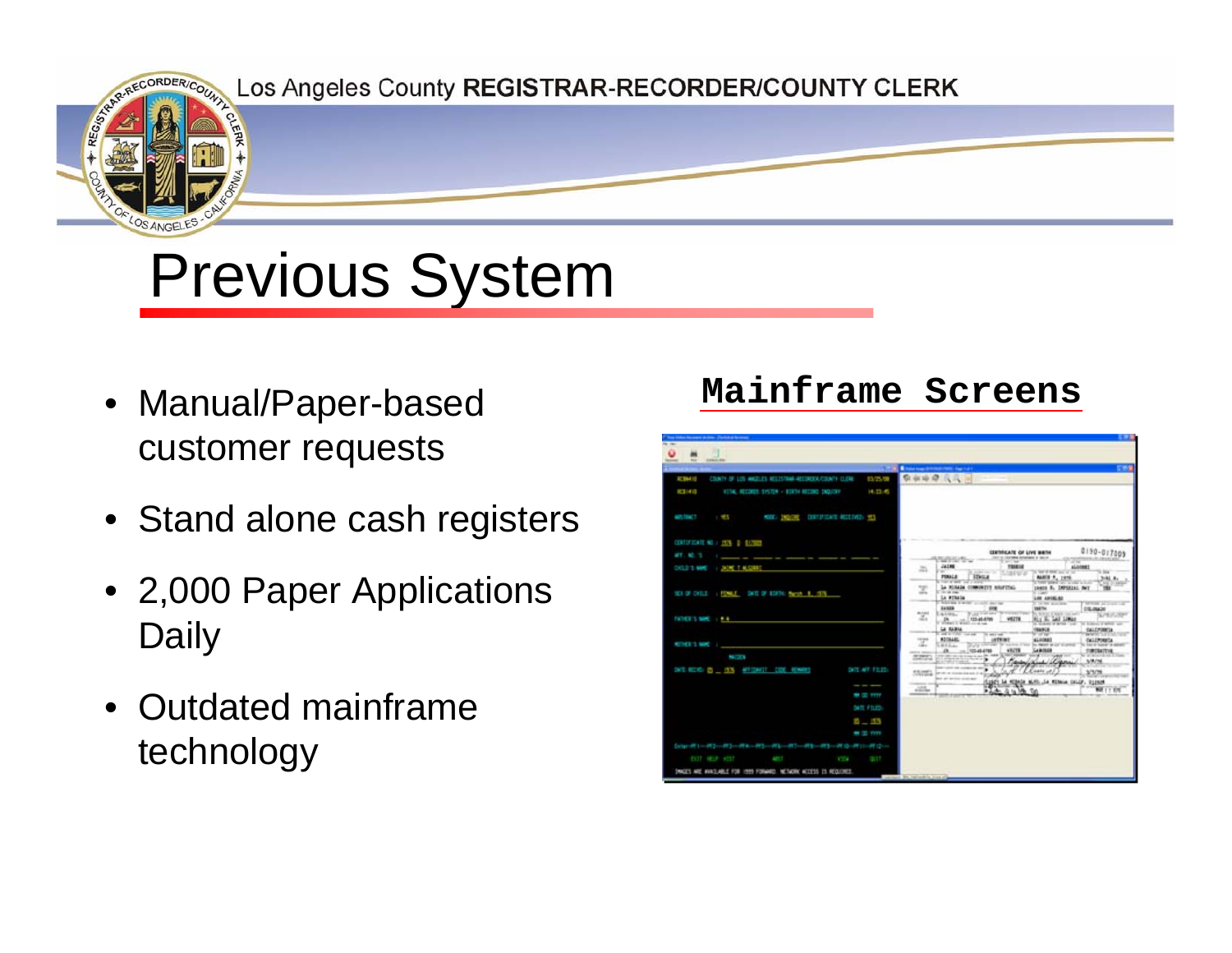

## Benefits of LA Vitals System

• Major technology upgrade

-SQL based computer database system

- Developed and maintained within the Department
- Low cost development \$400,000

-Cost avoidance of more than \$10 million

- Ongoing maintenance savings as proprietary system
- Increased capacity to audit and archive Birth, Death, Marriage (BDM) records.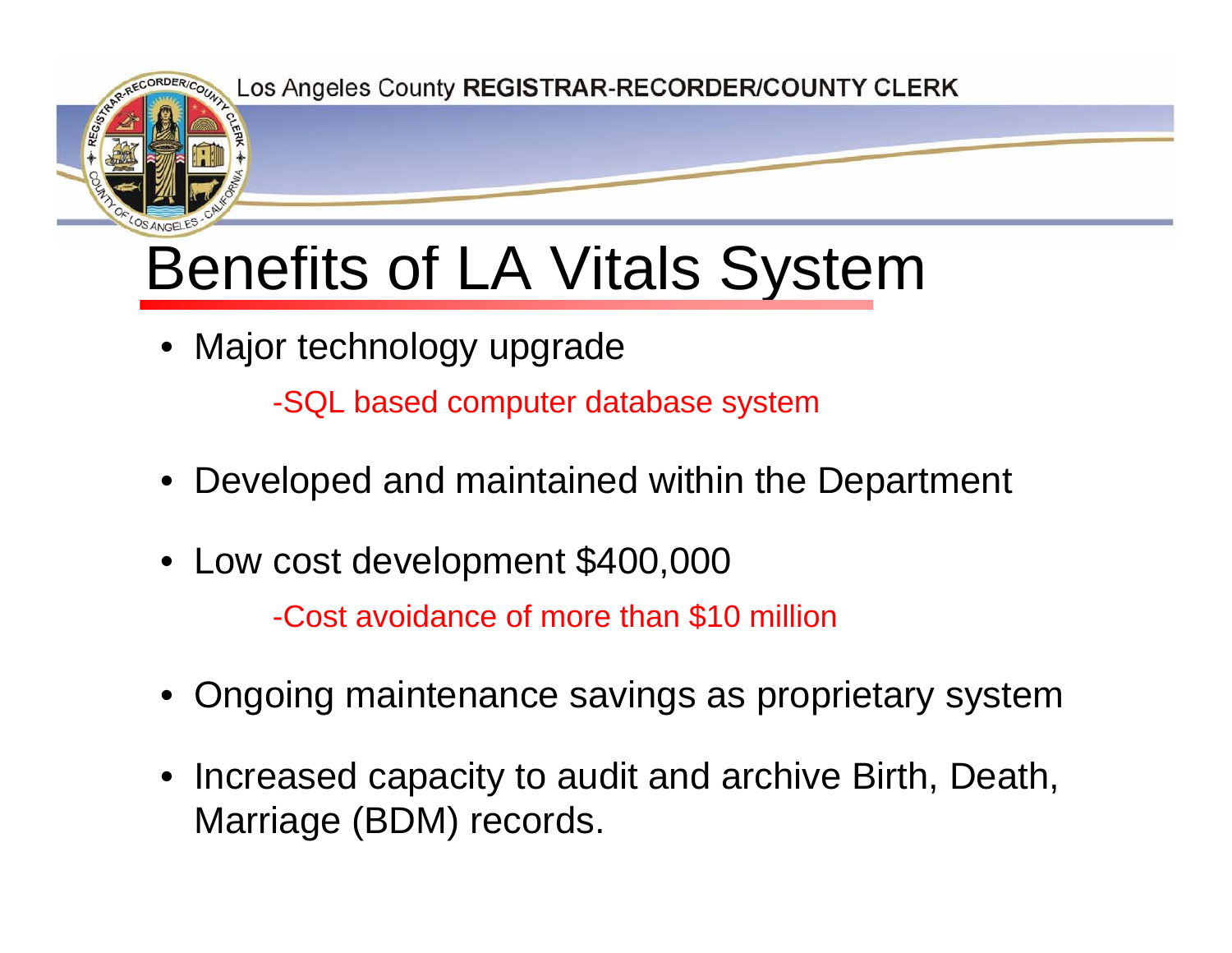

## New modules & Functionalities

- Customer Kiosk allows for online requests
- Electronic applications and signatures
- Automated Cashier/Copy Process
- Mail tracking enhancements
- Web based index viewing for customers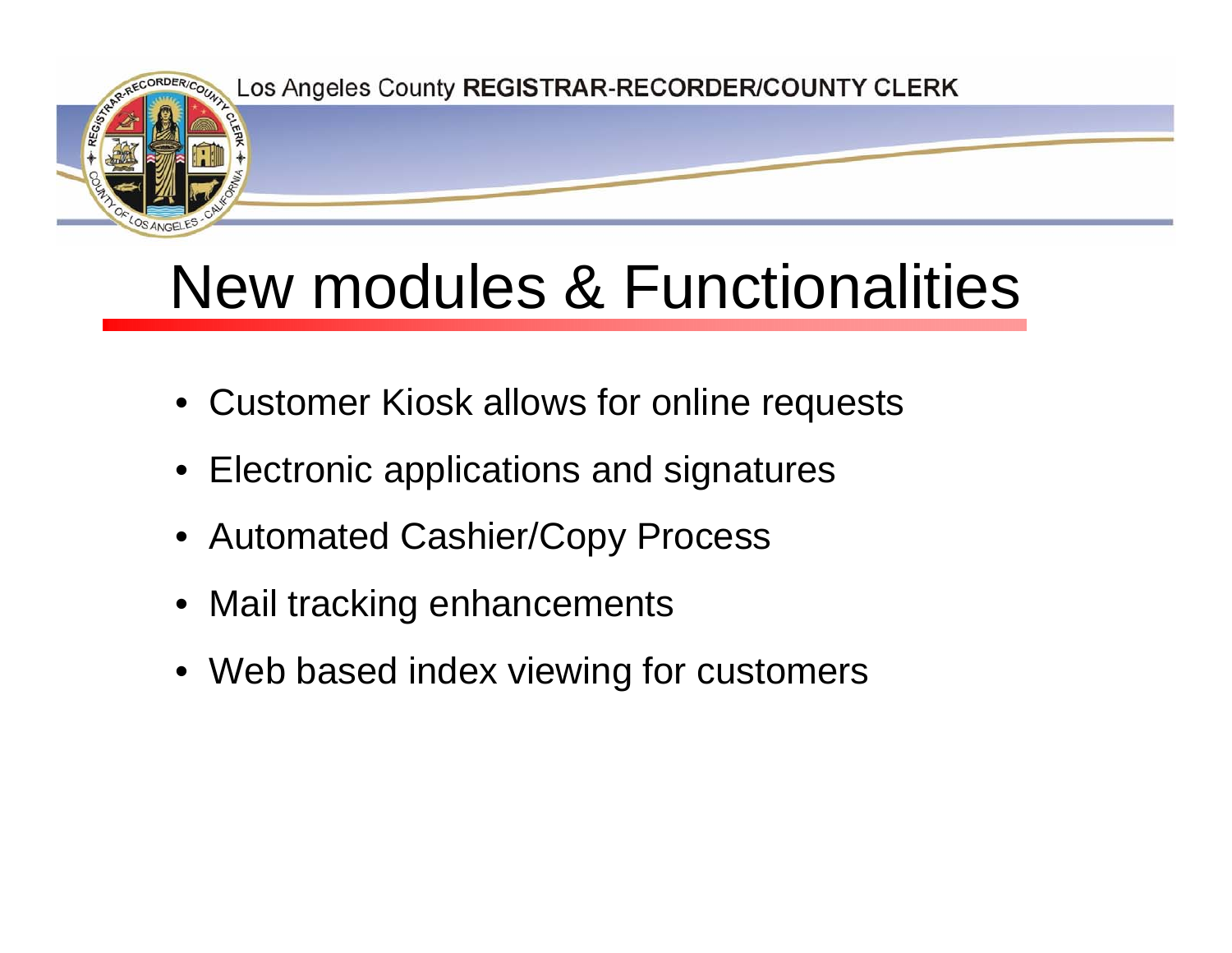

# Glimpse of LAVitals Process

### **Customer Request <b>Processing**

| <b>CONTRACTOR</b>                |                                                                    | Hung                                                                                                        |
|----------------------------------|--------------------------------------------------------------------|-------------------------------------------------------------------------------------------------------------|
| <b>Please en</b>                 | the information on the Birth Certificate                           |                                                                                                             |
|                                  | <b><i><u><u><b>Bargained Highli</b></u></u></i></b><br>___________ |                                                                                                             |
|                                  | <b>Corp. La Marchine Alexandra</b>                                 | <b>CARD AND THE REAL</b><br>Women Class Allen<br><b>Daniel of Minis</b><br>$1 - 4 - 6$<br><b>CONTRACTOR</b> |
|                                  |                                                                    |                                                                                                             |
| <b>MARINE PERSON</b>             | Market on States                                                   | 10,000<br>                                                                                                  |
| Total Market Printers and Thomas | <b>NEW YORK IS</b>                                                 |                                                                                                             |
|                                  |                                                                    |                                                                                                             |
|                                  |                                                                    |                                                                                                             |







|                                    | because when the company's the company's company's property and the company's company's company's company's company's |                                                 |                |                                                                       | <b>Tachet</b>       |
|------------------------------------|-----------------------------------------------------------------------------------------------------------------------|-------------------------------------------------|----------------|-----------------------------------------------------------------------|---------------------|
| <b>CARBITERS</b>                   |                                                                                                                       | Web: Regard St., New Transaction. \$4,500 to \$ |                |                                                                       | <b>County</b><br>-  |
|                                    | provide and company                                                                                                   | __<br><b>Seattle Comments</b>                   | <b>Service</b> | the property of the control of the control of<br><b>Department</b> of | <b>Died I</b>       |
| In frase futured deposites (1980). |                                                                                                                       |                                                 |                |                                                                       |                     |
|                                    | <b>EX Net description and the second control</b>                                                                      |                                                 |                | <b>Miles</b>                                                          | <b>Statement</b>    |
|                                    |                                                                                                                       |                                                 |                | <b>ATM</b>                                                            |                     |
|                                    |                                                                                                                       |                                                 |                |                                                                       | <b>Wing</b>         |
|                                    | X 1944 Sun Carline Car                                                                                                | assessing the assessed                          | ٠              | <b>HIME</b>                                                           | <b>March 19</b>     |
|                                    |                                                                                                                       |                                                 |                | <b>British</b>                                                        |                     |
| of their faces factory. 2004.      |                                                                                                                       |                                                 |                |                                                                       |                     |
|                                    | The time therap (within time : \$1100)                                                                                |                                                 |                | <b>MARK</b>                                                           | <b>Julat Dee</b>    |
|                                    |                                                                                                                       |                                                 |                | <b>Billian</b>                                                        | <b>Toke Fed</b>     |
| of thick during business (models)  |                                                                                                                       |                                                 |                |                                                                       |                     |
|                                    | K cars the contract of the cars in the                                                                                |                                                 |                | <b>BERNE</b>                                                          | <b>Reference</b>    |
|                                    |                                                                                                                       |                                                 |                | <b>SILMS</b>                                                          |                     |
| it has been builder. Incl. .       |                                                                                                                       |                                                 |                |                                                                       |                     |
|                                    | <b>X</b> MO RECORDING IT LENGTH AND REAL                                                                              |                                                 |                | \$17.99                                                               | U.Saker<br>U Canadi |
|                                    |                                                                                                                       |                                                 |                | <b>STAR</b>                                                           |                     |
|                                    |                                                                                                                       |                                                 |                |                                                                       |                     |
|                                    |                                                                                                                       |                                                 |                |                                                                       |                     |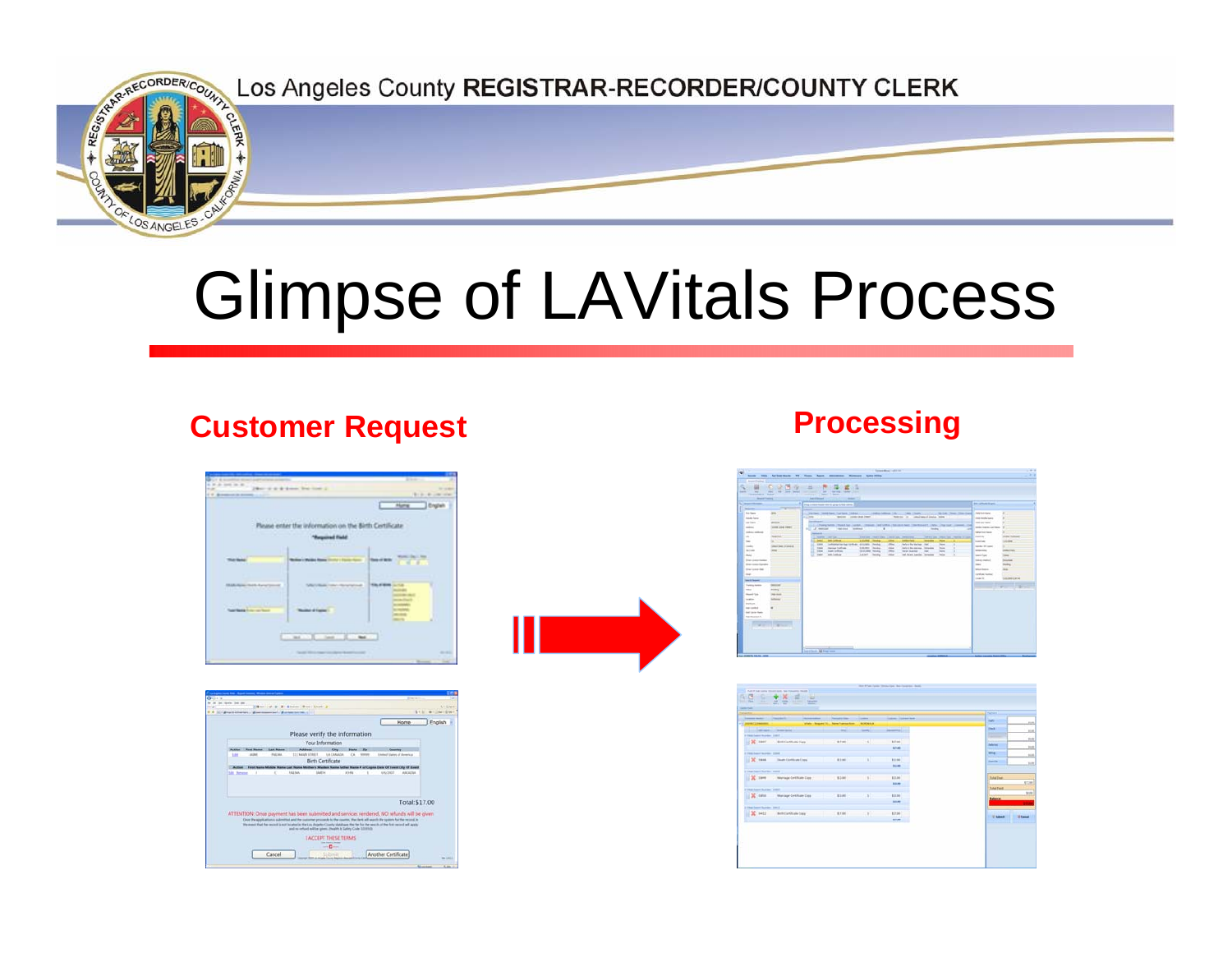

- Customer Kiosk
- Counter Module (Window Orders)
- Automated Cashiering
- Certificate Index/Image

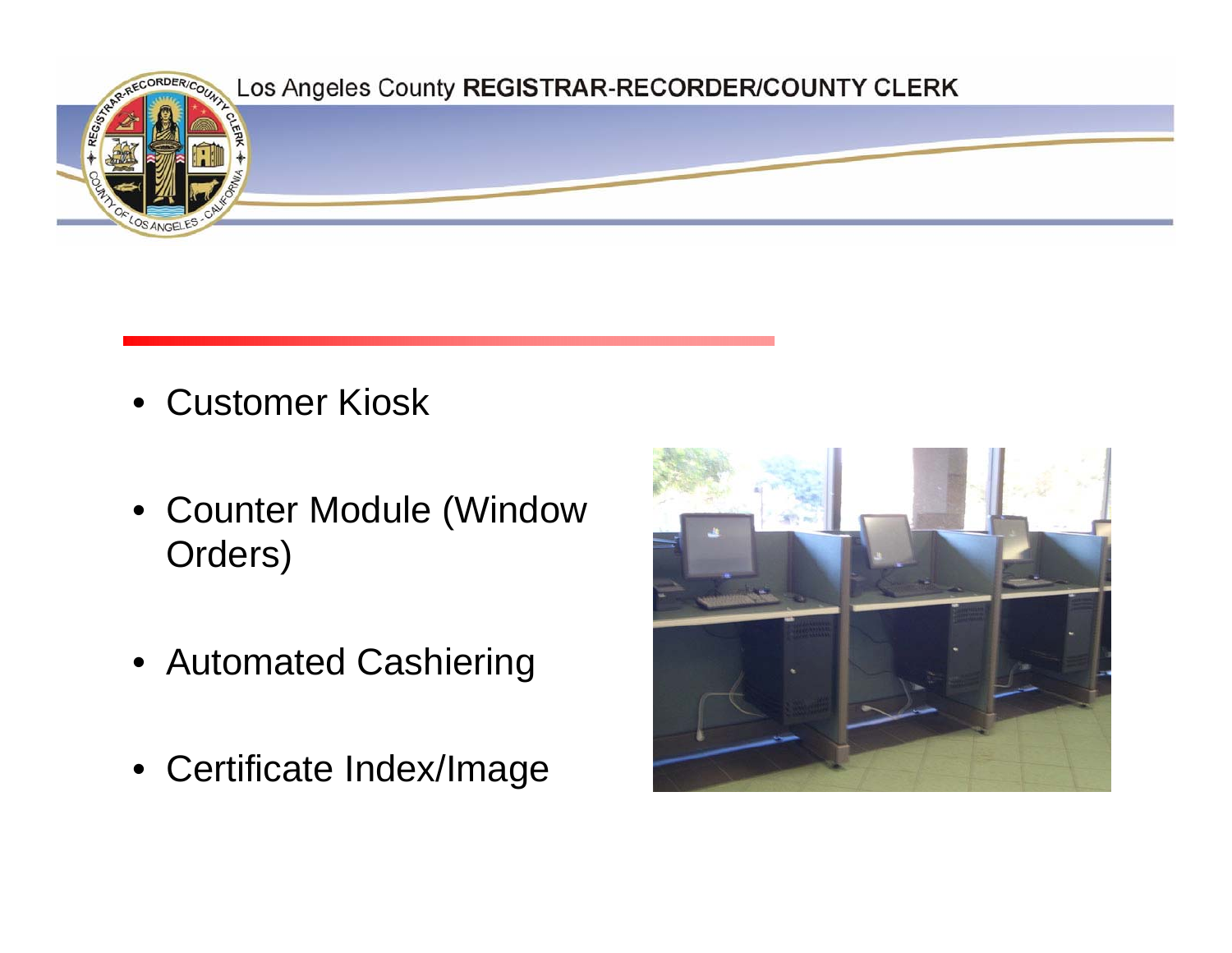

## Customer Kiosk

| 2 Los Angeles County Vitals - Birth Certificate - W<br>Http://teradOLClert.Web.RequestTrackrg<br>Fporter Jam<br>Los Angeles County Vitals - Brift Centificate | <b>Direct Data-Entry</b>                                                                     | $w[(4p)  X_0^2]$ (map)<br><b>D</b><br><b>C . Ginebry</b><br>M . Door . D Tutk .<br>$\mathbb{R}$ . III |
|---------------------------------------------------------------------------------------------------------------------------------------------------------------|----------------------------------------------------------------------------------------------|-------------------------------------------------------------------------------------------------------|
|                                                                                                                                                               |                                                                                              | English<br>Home                                                                                       |
|                                                                                                                                                               | Please enter the information on the Birth Certificate<br>*Required Field                     |                                                                                                       |
| *First Name:                                                                                                                                                  | *Mother's Maiden Name: Mother's Maiden Name                                                  | Month / Day / Year<br>*Date of Birth:                                                                 |
| Middle Name: Middle Name(Optional)                                                                                                                            | Father's Name: Father's Name(Optional)                                                       | *City of Birth:<br>ACTON<br><b>AGOURA</b><br><b>AGOURA HILLS</b><br><b>AGUA DULCE</b><br>ALHAMBRA     |
| *Last Name: Enter Last Name                                                                                                                                   | *Number of Copies: 1                                                                         | <b>ALTADENA</b><br><b>ARCADIA</b><br>ARLETA                                                           |
|                                                                                                                                                               | Back<br>Cancel<br>Next<br>Copyright 2009 Los Angeles County Registrar-Recorder/County Clerk. | Ver. 2.4.1.1<br><b>Ky Lacal Intranet</b><br>PL 100% -                                                 |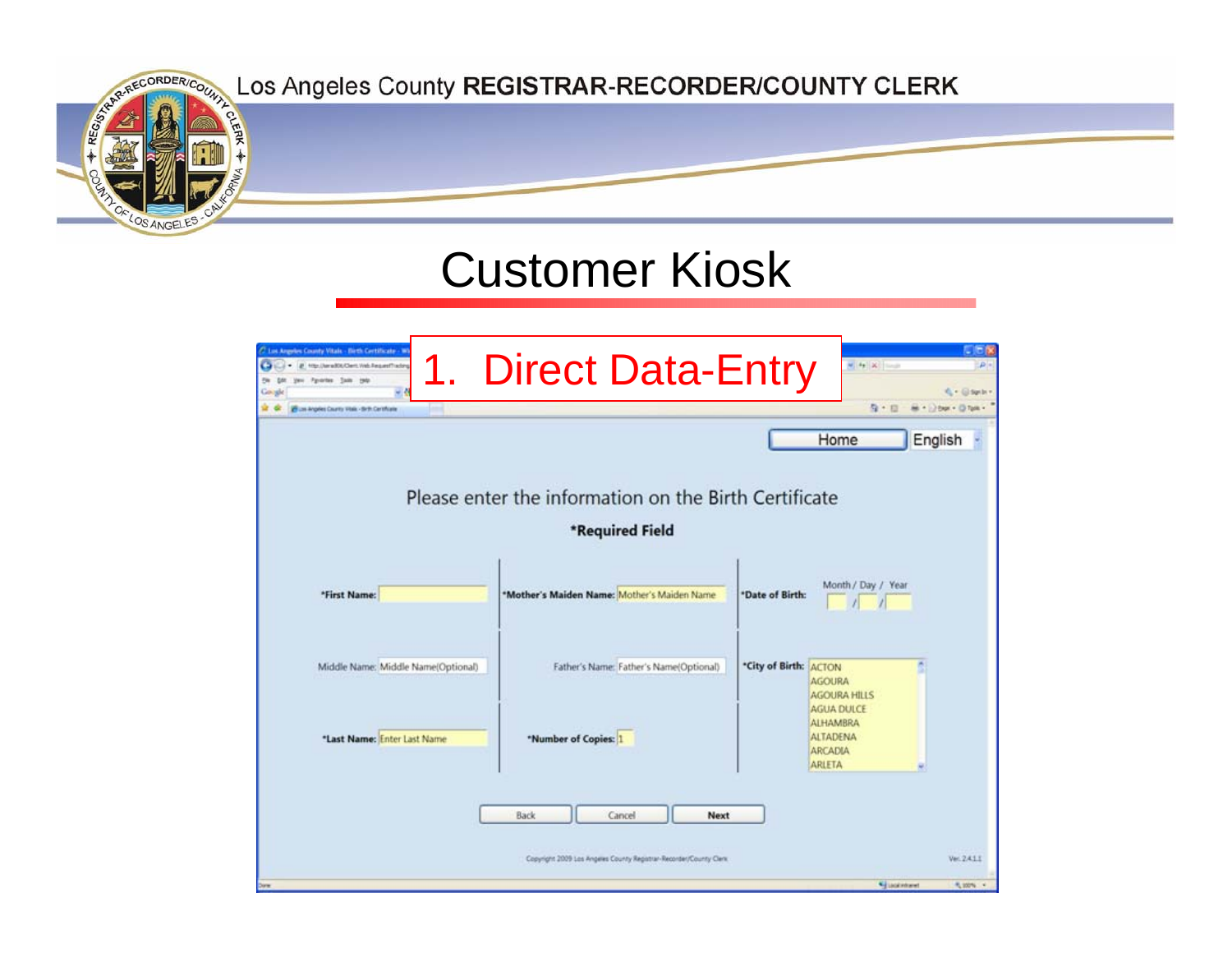

### Customer Kiosk

| e<br>Google<br>$58 - 51$ | View Favorites Tools<br>Help<br>Project ID 4276 Add Field to | C Los Angeles County Vitals - Request Summary - Windows<br>v & Search<br>System Dev |                  | 2. Confirm Request                                                                                                                                                                                                                                                                                                                                                                                                                                                                                   |                                                                                                                                                                                                                                                                                                                                                                                      |              |            |                                 | $\mathbf{v}$ $\mathbf{v}$ $\mathbf{v}$ $\mathbf{x}$ Google<br>$\mathbb{Z}$ | $\Box$ o $\times$<br>$\overline{\mathsf{p}}$<br>Sign In<br>同<br>Page - C Tools |
|--------------------------|--------------------------------------------------------------|-------------------------------------------------------------------------------------|------------------|------------------------------------------------------------------------------------------------------------------------------------------------------------------------------------------------------------------------------------------------------------------------------------------------------------------------------------------------------------------------------------------------------------------------------------------------------------------------------------------------------|--------------------------------------------------------------------------------------------------------------------------------------------------------------------------------------------------------------------------------------------------------------------------------------------------------------------------------------------------------------------------------------|--------------|------------|---------------------------------|----------------------------------------------------------------------------|--------------------------------------------------------------------------------|
|                          |                                                              |                                                                                     |                  |                                                                                                                                                                                                                                                                                                                                                                                                                                                                                                      |                                                                                                                                                                                                                                                                                                                                                                                      |              |            |                                 | Home                                                                       | English                                                                        |
|                          |                                                              |                                                                                     |                  | Please verify the information                                                                                                                                                                                                                                                                                                                                                                                                                                                                        |                                                                                                                                                                                                                                                                                                                                                                                      |              |            |                                 |                                                                            |                                                                                |
|                          |                                                              |                                                                                     |                  |                                                                                                                                                                                                                                                                                                                                                                                                                                                                                                      | <b>Your Information</b>                                                                                                                                                                                                                                                                                                                                                              |              |            |                                 |                                                                            |                                                                                |
|                          | <b>Action</b>                                                | <b>First Name</b>                                                                   | <b>Last Name</b> | <b>Address</b>                                                                                                                                                                                                                                                                                                                                                                                                                                                                                       | City                                                                                                                                                                                                                                                                                                                                                                                 | <b>State</b> | <b>Zip</b> | Country                         |                                                                            |                                                                                |
|                          | Edit                                                         | <b>JAIME</b>                                                                        | <b>PAILMA</b>    | <b>111 MAIN STREET</b>                                                                                                                                                                                                                                                                                                                                                                                                                                                                               | LA CANADA                                                                                                                                                                                                                                                                                                                                                                            | CA           | 99999      | <b>United States of America</b> |                                                                            |                                                                                |
|                          |                                                              |                                                                                     |                  |                                                                                                                                                                                                                                                                                                                                                                                                                                                                                                      | <b>Birth Certificate</b>                                                                                                                                                                                                                                                                                                                                                             |              |            |                                 |                                                                            |                                                                                |
|                          | <b>Action</b>                                                |                                                                                     |                  | First Name Middle Name Last Name Mother's Maiden Name Father Name # of Copies Date Of Event City Of Event<br><b>SMITH</b>                                                                                                                                                                                                                                                                                                                                                                            |                                                                                                                                                                                                                                                                                                                                                                                      |              |            |                                 |                                                                            |                                                                                |
|                          |                                                              |                                                                                     |                  |                                                                                                                                                                                                                                                                                                                                                                                                                                                                                                      |                                                                                                                                                                                                                                                                                                                                                                                      |              |            |                                 |                                                                            |                                                                                |
|                          |                                                              |                                                                                     | Cancel           | ATTENTION: Once payment has been submitted and services rendered, NO refunds will be given<br>Once the application is submitted and the customer proceeds to the counter, the clerk will search the system for the record. In<br>the event that the record is not located in the Los Angeles County database, the fee for the search of the first record will apply<br>and no refund will be given. (Health & Safety Code 103650)<br>Copyright 2009 Los Angeles County Registrar-Recorder/County Cle | <b>I ACCEPT THESE TERMS</b><br>Click here to Accept<br>$\frac{1}{2}$ $\frac{1}{2}$ $\frac{1}{2}$ $\frac{1}{2}$ $\frac{1}{2}$ $\frac{1}{2}$ $\frac{1}{2}$ $\frac{1}{2}$ $\frac{1}{2}$ $\frac{1}{2}$ $\frac{1}{2}$ $\frac{1}{2}$ $\frac{1}{2}$ $\frac{1}{2}$ $\frac{1}{2}$ $\frac{1}{2}$ $\frac{1}{2}$ $\frac{1}{2}$ $\frac{1}{2}$ $\frac{1}{2}$ $\frac{1}{2}$ $\frac{1}{2}$<br>Submit |              |            | <b>Another Certificate</b>      | Total: \$17.00                                                             | Ver. 2.4.1.1                                                                   |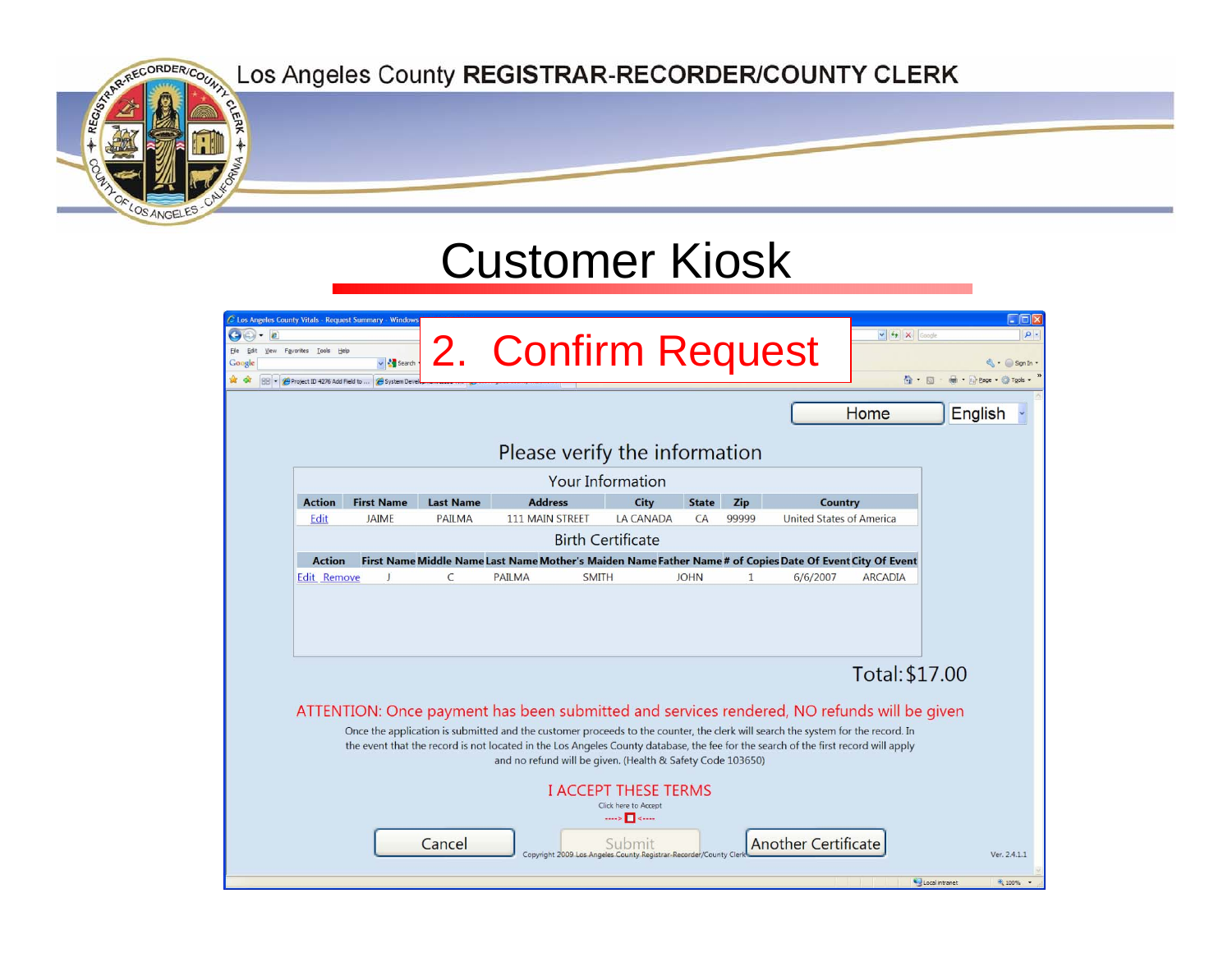

## Counter Module

| <b>Request Tracking</b><br>Search Request<br>Actions<br><b>Birth Certificate Request</b><br>Request Information<br>Drag a column header here to group by that column.<br>& Lookup<br>Requestor<br>Requestor<br>DON<br>First Name Middle Name Last Name Address<br>Address Additional City<br>Zip Code Phone Driver License<br>p<br>State Country<br>First Name<br>Child First Name<br><b>DON</b><br>BENSON<br>123456 SOME STREET<br>TEMECULA CA<br>United States of America 54544<br>Child Middle Name<br>Þ<br>Middle Name<br>SearchRequest<br><b>BENSON</b><br>Child Last Name<br>Last Name<br>Tracking Number Request Type   Location Employee   Mail Certified   Mail Carrier Name   Mail Received TS   Status   Page Count   Comments   Crea<br>123456 SOME STREET<br>Mother Maiden Last Name<br><b>Address</b><br>₹ 000033387<br>2/25<br>9.<br>Vitals Krosk<br>NORWALK<br>目<br>Pending<br>Address Additional<br><b>Father First Name</b><br>Vital5earch<br><b>TEMECULA</b><br>PACIFIC PALISADES<br>City<br>Event City<br>Number Cert Type<br>Event Date Search Status Search Type Relationship<br>Delivery Type Return Type Number Of Copies<br><b>Birth Certificate</b><br>1/15/2008<br>Online<br><b>Entitled Party</b><br>Immediate<br>34412<br>Pending<br>None<br>$\mathbf{1}$<br>CA<br>Event Date<br>1/15/2008<br>State<br>Confidential Marriage Certificate<br>Offline<br>33850<br>4/13/1994<br>Pending<br>Party to the Marriage<br>Mail<br>$\mathbf{1}$<br>None<br>United States of America<br>Number Of Copies<br>Country<br>$\mathbf{1}$<br>$\vert$ 1<br>Online<br>33849<br>Marriage Certificate<br>5/16/2001<br>Pending<br>Party to the Marriage<br>Immediate<br>None<br>54544<br><b>Entitled Party</b><br>Zip Code<br>Relationship<br>Death Certificate<br>Offline<br>1<br>33848<br>10/31/1968<br>Pending<br>Parent, Guardian<br>Mail<br>None<br>$\mathbf{1}$<br><b>Birth Certificate</b><br>33847<br>1/4/1977<br>Pending<br>Online<br>Self, Parent, Guardian<br>Immediate<br>None<br>Search Type<br>Online<br>Phone<br>Delivery Method<br>Driver License Number<br>Immediate<br>Driver License Expiration<br>Status<br>Pending<br>Driver License State<br>Return Reason<br>None<br>Certificate Number<br>Email<br>Create TS<br>5/18/2009 5:26 PM<br>Search Request<br>000033387<br><b>Tracking Number</b><br>$\mathcal{P}$ OK<br><b>Q</b> Cancel<br>Perform Search<br>Pending<br>Status<br>Vitals Kiosk<br>Request Type<br>NORWALK<br>Location<br>Employee<br>Mail Certified<br>Mail Carrier Name<br>Mail Received TS<br><b>O</b> Cancel<br>4000<br>$\leftarrow$ | ಀ<br><b>Recorder</b><br><b>Vitals</b><br><b>Request Tracking</b><br>Q<br>ES.<br>Search<br>View<br>Correspondence<br>Request | <b>Real Estate Records</b><br>PO <sub>5</sub><br>SOF<br>Close<br>New<br>Fdit<br><b>Devices</b> | Finance<br>昌<br>Frint (FDuin<br>Certificate(s) | 3. Counter Window<br>Status - Search - |  |  |  |  | $-72$<br>资文 |
|----------------------------------------------------------------------------------------------------------------------------------------------------------------------------------------------------------------------------------------------------------------------------------------------------------------------------------------------------------------------------------------------------------------------------------------------------------------------------------------------------------------------------------------------------------------------------------------------------------------------------------------------------------------------------------------------------------------------------------------------------------------------------------------------------------------------------------------------------------------------------------------------------------------------------------------------------------------------------------------------------------------------------------------------------------------------------------------------------------------------------------------------------------------------------------------------------------------------------------------------------------------------------------------------------------------------------------------------------------------------------------------------------------------------------------------------------------------------------------------------------------------------------------------------------------------------------------------------------------------------------------------------------------------------------------------------------------------------------------------------------------------------------------------------------------------------------------------------------------------------------------------------------------------------------------------------------------------------------------------------------------------------------------------------------------------------------------------------------------------------------------------------------------------------------------------------------------------------------------------------------------------------------------------------------------------------------------------------------------------------------------------------------------------------------------------------------------------------------------------------------------------------------------------------------------------------------------|-----------------------------------------------------------------------------------------------------------------------------|------------------------------------------------------------------------------------------------|------------------------------------------------|----------------------------------------|--|--|--|--|-------------|
|                                                                                                                                                                                                                                                                                                                                                                                                                                                                                                                                                                                                                                                                                                                                                                                                                                                                                                                                                                                                                                                                                                                                                                                                                                                                                                                                                                                                                                                                                                                                                                                                                                                                                                                                                                                                                                                                                                                                                                                                                                                                                                                                                                                                                                                                                                                                                                                                                                                                                                                                                                                  |                                                                                                                             |                                                                                                |                                                |                                        |  |  |  |  |             |
|                                                                                                                                                                                                                                                                                                                                                                                                                                                                                                                                                                                                                                                                                                                                                                                                                                                                                                                                                                                                                                                                                                                                                                                                                                                                                                                                                                                                                                                                                                                                                                                                                                                                                                                                                                                                                                                                                                                                                                                                                                                                                                                                                                                                                                                                                                                                                                                                                                                                                                                                                                                  |                                                                                                                             |                                                                                                |                                                |                                        |  |  |  |  |             |
|                                                                                                                                                                                                                                                                                                                                                                                                                                                                                                                                                                                                                                                                                                                                                                                                                                                                                                                                                                                                                                                                                                                                                                                                                                                                                                                                                                                                                                                                                                                                                                                                                                                                                                                                                                                                                                                                                                                                                                                                                                                                                                                                                                                                                                                                                                                                                                                                                                                                                                                                                                                  |                                                                                                                             |                                                                                                |                                                |                                        |  |  |  |  |             |
|                                                                                                                                                                                                                                                                                                                                                                                                                                                                                                                                                                                                                                                                                                                                                                                                                                                                                                                                                                                                                                                                                                                                                                                                                                                                                                                                                                                                                                                                                                                                                                                                                                                                                                                                                                                                                                                                                                                                                                                                                                                                                                                                                                                                                                                                                                                                                                                                                                                                                                                                                                                  |                                                                                                                             |                                                                                                |                                                |                                        |  |  |  |  |             |
|                                                                                                                                                                                                                                                                                                                                                                                                                                                                                                                                                                                                                                                                                                                                                                                                                                                                                                                                                                                                                                                                                                                                                                                                                                                                                                                                                                                                                                                                                                                                                                                                                                                                                                                                                                                                                                                                                                                                                                                                                                                                                                                                                                                                                                                                                                                                                                                                                                                                                                                                                                                  |                                                                                                                             |                                                                                                |                                                |                                        |  |  |  |  |             |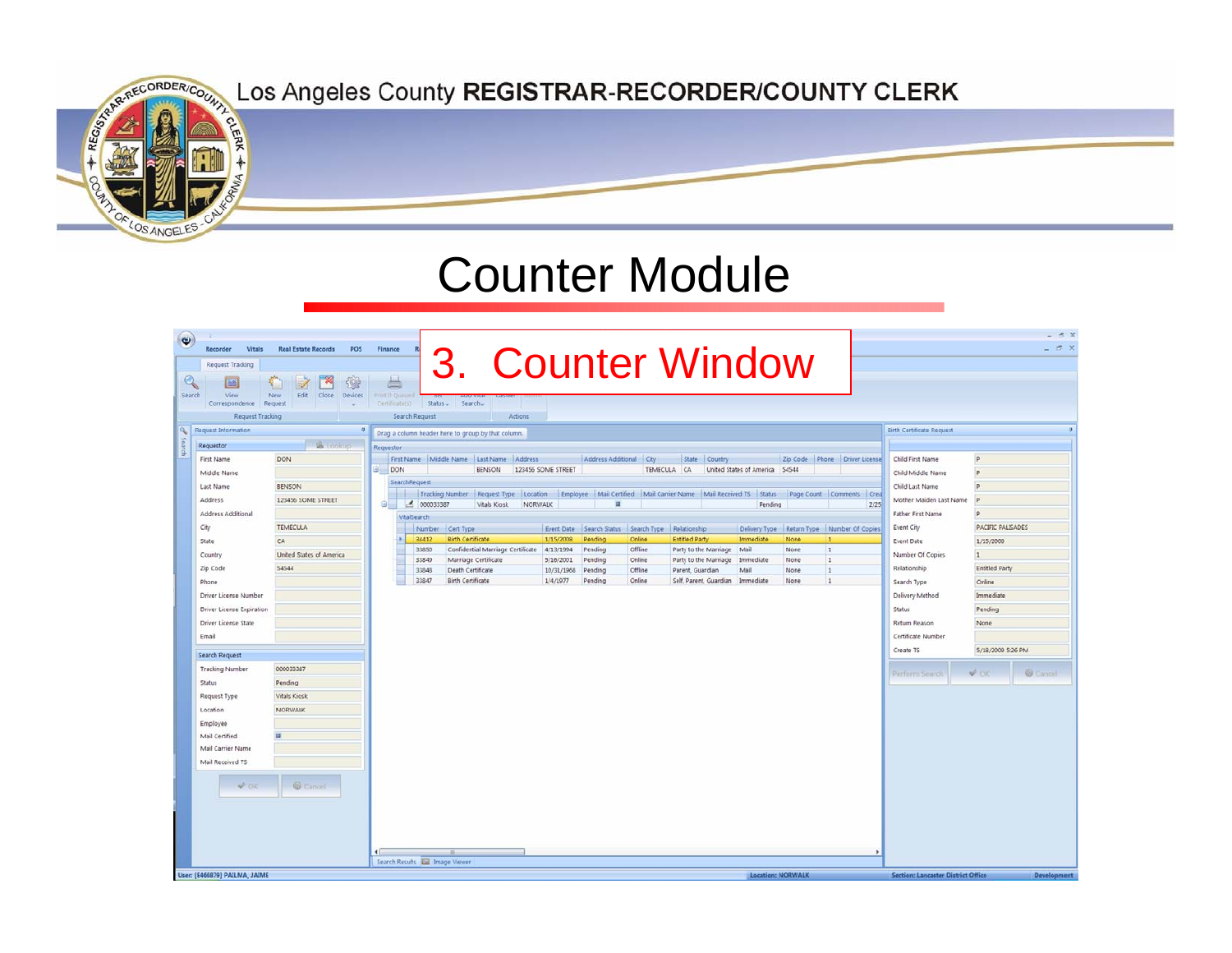

### 4. Transaction paymentPoint Of Sale: Cashier (Session Open - New Transaction  $Q$ E Add Delete  $Rem -$ Rem Cashier Forn Transaction Payment Transaction Number Transaction TS Received Method **Transaction Status** Location Custome... Customer Name Cash  $-200907220660001$ Vitals - Request Tr... New Transaction NORWALK Check Product Service Vitals Search Price Quantity **Extended Price** S Vitals Search Number: 33847 33847 \$17.00  $\mathbf{1}$ **Birth Certificate Copy** \$17.00 Deferred \$17.00 <sup>3</sup> Vitals Search Number: 33848 Billing 33848 Death Certificate Copy \$12.00  $\overline{1}$ \$12.00 Override \$12.00 33849 Vitals Search Number: 33849 33849 Marriage Certificate Copy \$13.00  $\mathbf{1}$ \$13.00 **Total Due** \$72.00 \$13.00 **Total Paid:** Vitals Search Number: 33850 \$0.00 33850 Marriage Certificate Copy \$13.00  $\mathbf 1$ \$13.00 **Balance:** \$13.00 \$72.00 Vitals Search Number: 34412 34412 **Birth Certificate Copy** \$17.00  $\mathbf{1}$ \$17.00 © Submit Cancel \$17.00

\$0.00

\$0.00

\$0.00

\$0.00

\$0.00

\$0.00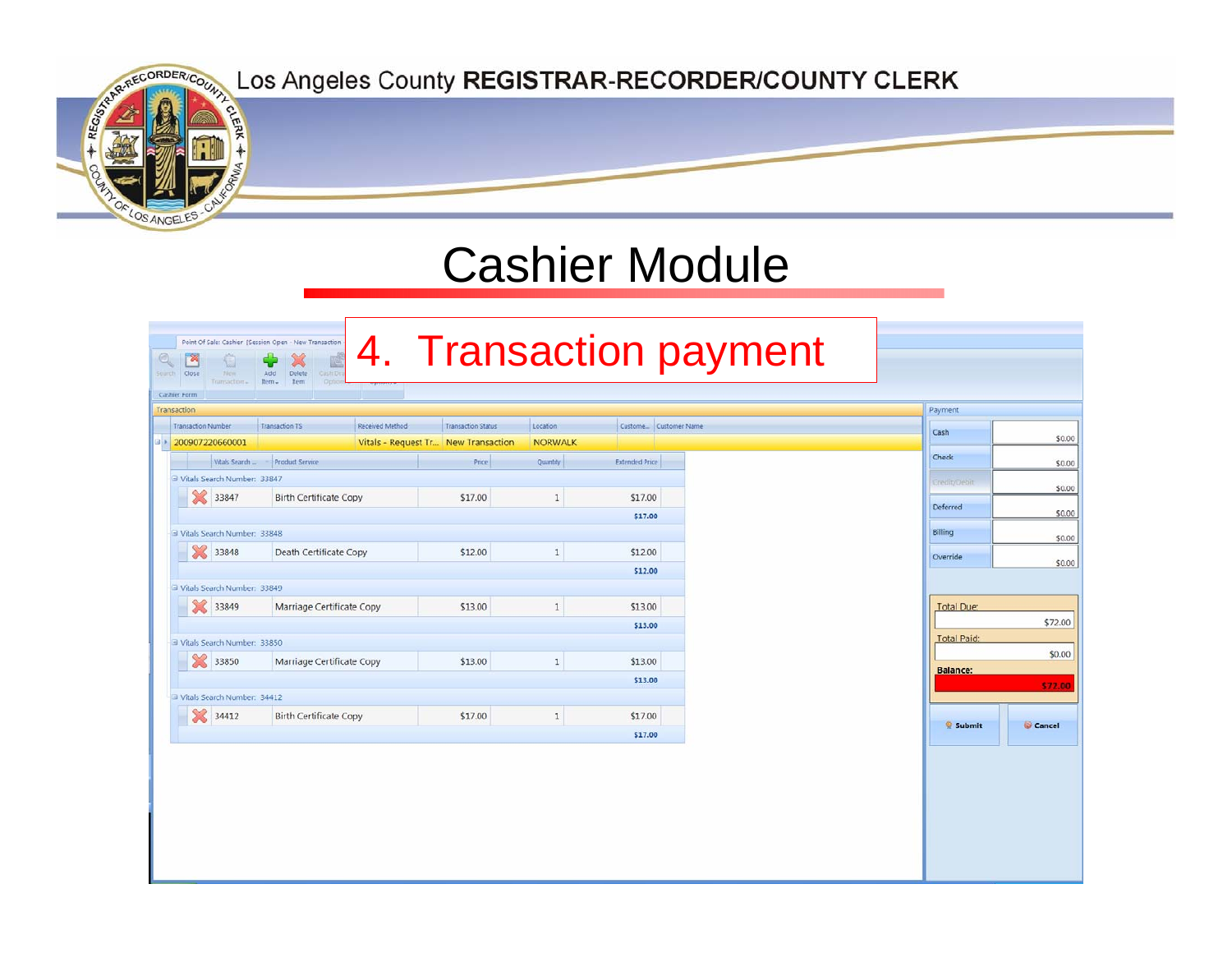

### Online Certificate: Image/Index

| $\ddot{\mathbf{v}}$<br>Recorder<br><b>Birth Index</b><br><b>Search</b><br>View                                                                                                                  | <b>Witata</b>                                                                                                                                       | <b>Real Estate Records</b><br>Cancel Clyse                                            | POS<br>Finance                                                                                                                                                                                                     |                                       |                                                                                                                                                                                                                                                                                                                                                                                   |                                                                     |                                                              | System Menu - v2.4.7.4<br>5. Image Retrieval                                                                                                                                                                |                                                                                                                                                                                                                                                   |                                                                                                                                                                                   |                                                           |                     |
|-------------------------------------------------------------------------------------------------------------------------------------------------------------------------------------------------|-----------------------------------------------------------------------------------------------------------------------------------------------------|---------------------------------------------------------------------------------------|--------------------------------------------------------------------------------------------------------------------------------------------------------------------------------------------------------------------|---------------------------------------|-----------------------------------------------------------------------------------------------------------------------------------------------------------------------------------------------------------------------------------------------------------------------------------------------------------------------------------------------------------------------------------|---------------------------------------------------------------------|--------------------------------------------------------------|-------------------------------------------------------------------------------------------------------------------------------------------------------------------------------------------------------------|---------------------------------------------------------------------------------------------------------------------------------------------------------------------------------------------------------------------------------------------------|-----------------------------------------------------------------------------------------------------------------------------------------------------------------------------------|-----------------------------------------------------------|---------------------|
|                                                                                                                                                                                                 | forth Index<br>View Data > Brth Index                                                                                                               |                                                                                       | El Show Mamos V Eigand<br><b>Ell Image Viewer</b>                                                                                                                                                                  |                                       |                                                                                                                                                                                                                                                                                                                                                                                   |                                                                     |                                                              |                                                                                                                                                                                                             |                                                                                                                                                                                                                                                   |                                                                                                                                                                                   |                                                           |                     |
| Date Of Birth<br>Child Lastname<br>Child Firstname<br>Child Suffix<br>Sale:<br>Mother Suffix<br>Father Lashtame<br><b>Father Firstname</b><br>Father Suffix<br>City Of Birth<br>County Of Birth | Registration Number<br><b>Document Status:</b><br>Child Middlename<br>Mother Lasthame<br>Mother Firstname<br>Mother Middlename<br>Father Middlename | E3003CO91130<br><b><i>MICHRITO</i></b><br>CHLDS.<br>ALEXUS<br>VELETA<br><b>FEMALE</b> | 14 Krit 42 Salt 1 of 1<br><b>THIS</b><br>CHILD<br><b>PLACE</b><br><b>OF</b>                                                                                                                                        | 1.77<br><b>FIDIALE</b>                | Dr Next, DG Last de Print, Modify Image + am Homerson<br>STATE FILE NUMBER<br>IA NAME OF OYLD - FIRST IGNEN.<br>SA THIS BATH, SINGLE, THIN, ETC.<br>SINGLE<br>SA PLACE OF BIRTH - NAME OF HOSPITAL OR FACILITY<br>ST. FRANCIS MEDICAL CENTER                                                                                                                                      |                                                                     | 18 MODLE<br>٠<br>38 IF MULTIPLE, THIS DAILY<br>157, 260      | <b>CERTIFICATE OF LIVE BIRTH</b><br>STATE OF CALIFORNIA<br>USE BLACK INK ONLY<br>$\blacksquare$<br>AA DATE OF BIRTH - MM/DD/CEYY<br>58 STREET ADDRESS - STREET NUMBER, OR LOCATION<br>3630 E. IMPERIAL HWY. | 1200319091130<br>YO LAST (FAMILY)<br>49 HOUR - (24 HOUR CLOCK TIME)<br>1514                                                                                                                                                                       | LOCAL RESISTRATION DISTRICT AND CERTIFICATE NUMBER                                                                                                                                | Aims 2 p.m. 1 .: Mouse, Tout .: .: Notabe  . Clean Lip. . |                     |
| Deceased TS                                                                                                                                                                                     | <b>W</b> Sain                                                                                                                                       | <b>G</b> cases                                                                        | <b>BIRTH</b><br>FATHER<br>$\alpha$<br>CHILD<br>MOTHER<br>0f<br><b>CHILD</b><br>INFORMANT<br><b>CERTIFICATION</b><br><b>CERTIFICATION</b><br>α<br>BIRTH<br>LOCAL<br>REGISTRAR<br>Search Results   Ed. Broade Viewer | sc on<br>LYNWOOD<br>ISA DATE OF DEATH | 64. NAME OF GUIDER - FIRST (S/VEN)<br>as MM O MODER - FAST (CVIN)<br>CERTIFY THAT I HAVE REVEWED THE STATED.<br>MONARTON AND THAT IT IS TRUE AND<br>COMMENT TO THE BEST OF MY KNOWLEDGE.<br>CERTIFY THAT THE CHILD WAS ROAN ALTHE AT<br>4 DAYE HOUR AND PLACE STATED<br>U2 THRD NAME STLE AND MAILING ADDRESS<br>W DUROUSSEAU.MD. 3660 E IMPERIAL HWY.LYNWOOD<br>THE STATE FLE NO | <b>BB MIDDLE</b><br>$\sim$<br><b>M MOOJ</b><br><b>PERMIT</b><br>134 | DTHER INFORMANT - SCAATURE<br>16 LOCAL REGISTRAR - SIGNATURE | 50 COLATY<br><b>LOS ANGELES</b><br><b>BC LAST (FAMILY)</b><br>$\sim$<br><b>BC LAST INAIDEN:</b>                                                                                                             | SE PLANNED PLACE OF BIRTH<br><b>HOSPITAL</b><br>- STATE OF BIRTH<br>٠<br>10 STATE OF BRITH<br>λZ<br>128 RELATIONSHIP TO CHILD<br>BIRTH CLERK<br><b>136 LICENSE MUMBER</b><br>G9498<br>14 THREE NAME AND TITLE OF CORTIFIER A DTHER THAN ATTENDANT | 8 DATE OF BRIDE<br><b>H DATE OF BATH</b><br>11/30/1983<br>IDC DATE SIGNED<br>09/23/2003<br><b>UK DATE SIGNED</b><br>09/23/2003<br>17 DATE ACCEPTED FOR REGISTRATION<br>10/10/2003 |                                                           |                     |
| User: (E486879) PAILMA, JA2ME                                                                                                                                                                   |                                                                                                                                                     |                                                                                       |                                                                                                                                                                                                                    |                                       |                                                                                                                                                                                                                                                                                                                                                                                   |                                                                     |                                                              |                                                                                                                                                                                                             |                                                                                                                                                                                                                                                   | Location: NORWALK                                                                                                                                                                 | Section: Lancaster District Office                        | <b>Development:</b> |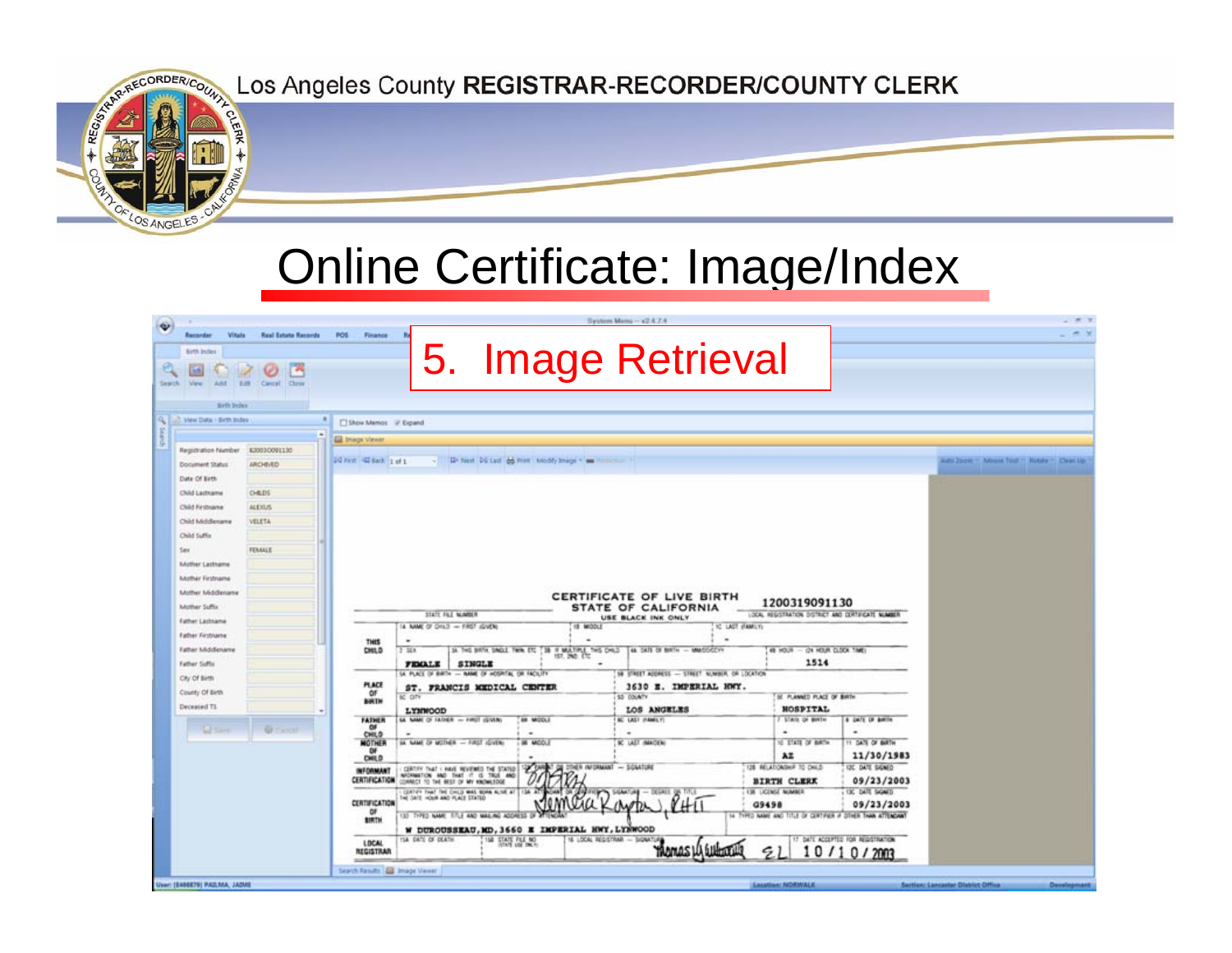

## New Efficiencies

- Greater control of money collected with database driven cashier interface, linked to Finance for easy reconciliation and collections
- Detailed tracking of all requests and storage of customer data and signatures
- Electronic routing of requests allowing for efficient use of staff time
- Use of the Internet or Kiosk-based application request modules rather than having to fill out lengthy paper applications
- $\bullet$ Implementation of Credit/Debit payment method